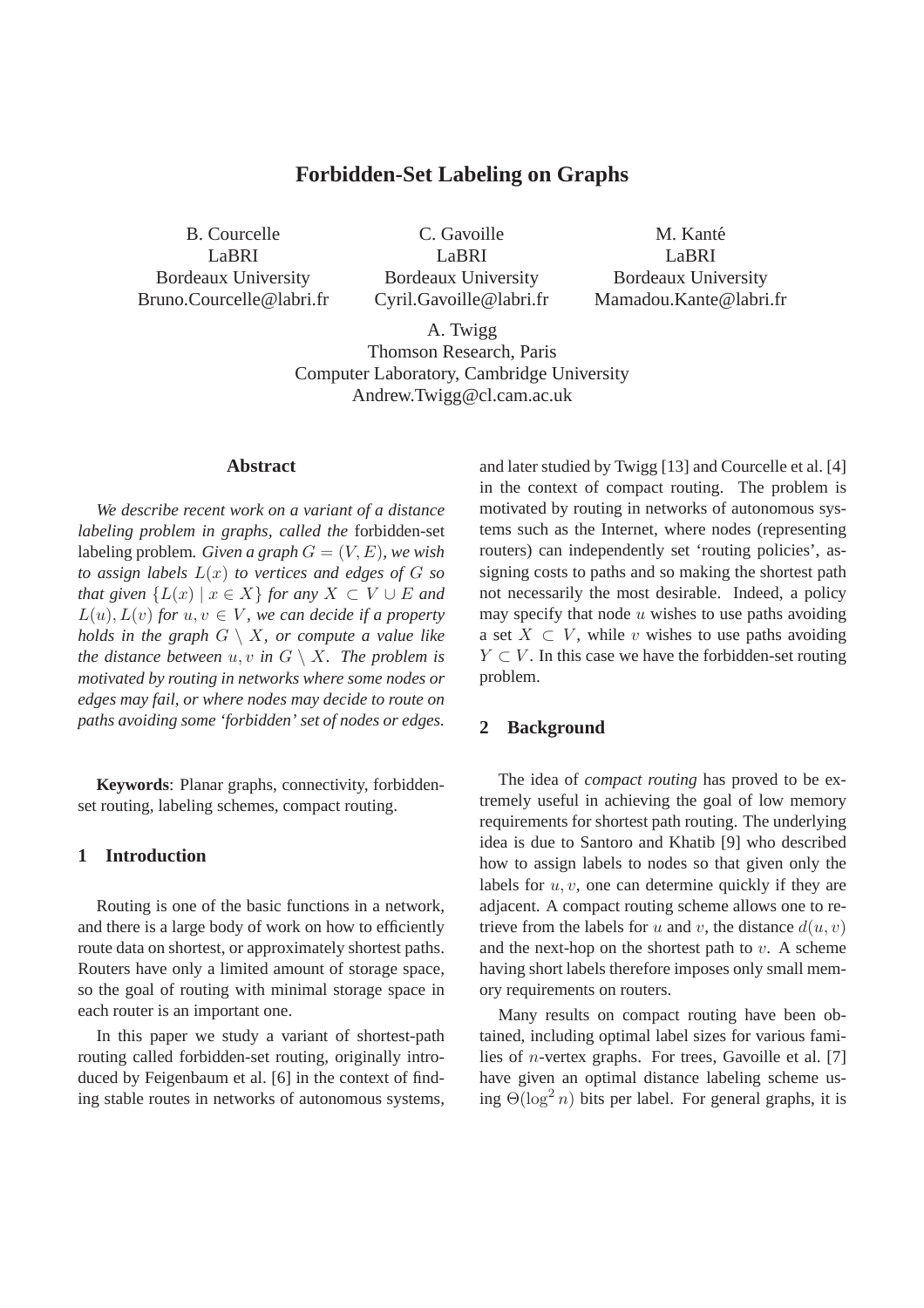known that labels of size  $\Omega(n)$  bits are required for exact distances. For stretch-3 distances, Thorup and Zwick [12] have given an almost-optimal scheme using roughly  $\sqrt{n}$  bits per label up to poly-logarithmic facators.

For planar graphs, the situation is much better – Thorup [11] has given a scheme using  $O(\epsilon^{-1} \log^2 n)$ bits per label that routes on paths of stretch  $(1 + \epsilon)$  for every  $\epsilon > 0$ . This has been extended by Gavoille et al. [1] to graphs excluding a fixed minor, and simplified for undirected graphs by Klein [8].

Feigenbaum et al. [6] studied a 'subjective' model of routing where each node  $u$  has a cost function  $c_u$ that assigns costs to vertices, and the cost of a path P from u is the sum of the costs on P using  $c_u(\cdot)$ . Motivated by the fact that the current Internet routing algorithm (BGP) tries to construct a tree rooted at each destination, they studied the feasibility of constructing such trees given different cost functions.

A tree T is said to be *stable* if no node u in T can change its parent so that it has a cheaper path to the root (using  $c<sub>u</sub>$ ) without creating a cycle. The motivation for using stable trees is that, without incentive to route on a suboptimal path, a node will always choose the best available path. They showed that even if the costs  $c_u(\cdot)$  are in  $\{0, 1\}$  (so-called *forbidden-set costs* since given a set  $X \subset V$ , one sets  $c_u(v) = 1$  if  $v \in X$ and 0 otherwise), then it is NP-complete to decide if there exists a collection of trees, exactly one rooted at each destination, which are stable.

The memory requirements of using routing trees are quite high– to store for each destination the parent node in that tree uses  $O(n)$  bits per node, and it is not clear if this can be compressed. Twigg [13] showed that we can do better if we relax the assumption of using stable routing trees– in fact, there exists a compact routing protocol for tree-width-k graphs that routes on lowest-cost paths using forbidden-set costs using labels of size  $O(k^2 \log n)$ . Furthermore, this protocol always routes data on lowest-cost paths, regardless of whether there exists a collection of stable trees for the given cost functions.

In this paper, we describe the formulation of the forbidden-set routing problem, give some known results and show how to solve a version of the problem on planar graphs, answering an open question in [13].

## 2.1 Definition

Let  $\mathcal F$  be a family of graphs, and  $P$  be a graph property defined on vertex pairs of a graph of F. For example, *adjacency* can be defined using  $P(u, v, H) =$  $\{1\}$  if  $uv \in E(H)$  and  $\{0\}$  otherwise, and *connectivity* can be defined using  $P(u, v, H) = \{1\}$ if  $u, v$  are in the same connected component of  $H$ and {0} otherwise. *Distance* can be defined using  $P(u, v, H) = \{d_H(u, v)\}\$ , and  $\alpha$ -*approximate distance* as  $P(u, v, H) = [d_H(u, v), \alpha d_H(u, v)].$  The property P can also be a set of vertices, for example a *shortest-path routing* labeling can be defined using

$$
P(u, v, H) = \{w \in N_H(u) \mid d_H(w, v) < d_H(u, v)\}
$$

where  $N_H(u)$  is the set of neighbors of u in the graph  $H$  (and similarly for approximate shortest path routing).

Observe that  $P(u, v, H)$  is formally described as a set in order to capture in the same definition a wide variety of values including booleans, sets of vertices, or a range of values (say for distance approximation). This saves us from requiring a specific definition for a specific type of value.

**Definition 1** *A pair*  $(L, f)$  *is a* forbidden-set  $P$ labeling *of size* k *for*  $\mathcal{F}$  *if for every*  $G = (V, E) \in \mathcal{F}$ 

- *1.* ∀ $x \in V \cup E$ *,*  $L(x, G)$  *is a binary string of length*  $\leqslant k$
- *2.* ∀u,  $v \in V$ ,  $X \subseteq V \cup E$ , we have

$$
f(L(u, G), L(v, G), L(X, G)) \in P(u, v, G \setminus X)
$$
  
where  $L(X, G) = \{L(x, G) \mid x \in X\}.$ 

L *is called the* labeling*,* f *the* decoder*, and* X *the* forbidden-set*.*

An important feature of our problem is that the labels  $L(\cdot)$  must be computed by preprocessing the input graph G *without* the knowledge of the forbidden set  $X$ . The labeling must therefore encode the necessary structure of the graph required to answer a query involving any forbidden set  $X$ . This generalized the classical P-labeling problem in the sense that it corresponds to the case  $X = \emptyset$ .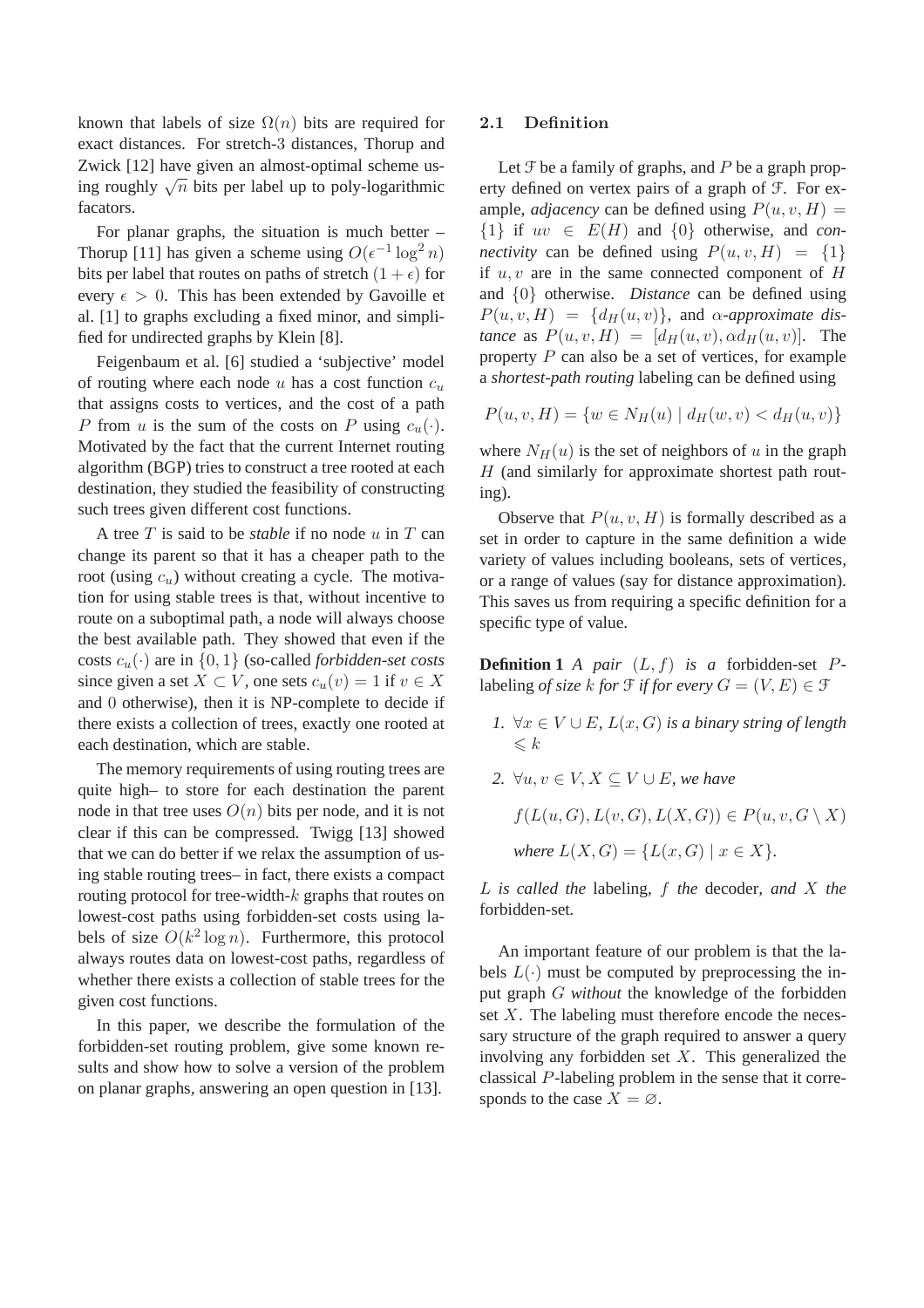Our goal is to design, for a given family  $\mathcal F$  and a property P, some efficient and compact forbidden-set P-labeling schemes, i.e., a labeling scheme using short labels whose labeling can be computed efficiently. Intuitively, the label length is a measure of how much information must be transmitted to a vertex in order to update its local data-structure supporting queries for property P. For most practical applications a polylogarithmic label length (in  $n$ ) is desirable.

# **3 Related results**

It is easy to see that by storing the adjacency matrix of G in each label, we can obtain a forbidden-set Plabeling scheme for all fixed properties P and family  $\mathcal F$  of *n*-vertex graphs using  $O(n^2)$ -bit labels.

If the property  $P$  can be formulated in monadic second-order logic (such as adjacency and connectivity), a result of Courcelle et al. [5] gives labels of size  $O(\log n)$  bits for graphs of bounded clique-width. The notion of clique-width is more general than tree-width, since any graph of bounded tree-width has bounded clique-width, but not the other way round (cliques have clique-width 2 but unbounded tree-width). However, the hidden constant in the asymptotic result is a tower of exponentials whose depth depends on the logical formula, and so for even simple properties and small clique-width the bound is huge and impractical.

Twigg [13] showed that for tree-width  $k$  graphs, we can solve connectivity using  $O(k^2 \log n)$  bits and distance and shortest paths using  $O(k^2 \log^2 n)$  bits per label. This was extended by Courcelle et al. [4] to graphs of multiple clique-width, a variant generalizing both clique-width and tree-width (in the sense that the multiple clique-width of a graph is always at most a constant factor larger than both its clique-width and tree-width). For graphs of clique-width  $k$ , they get forbidden-set distance labels of size  $O(k^2 \log^2 n)$  bits.

Taking  $X = \emptyset$  gives the same lower bounds as for distance labeling. Hence for stretch-3 distances in general graphs we have an  $\Omega(\sqrt{n})$  bits lower bound [12] and for planar graphs, an  $\Omega(n^{1/3})$  bound for exact distances due to Gavoille et al. [7]. Twigg [13] gave an  $\Omega(k \log(n/k))$  lower bound for any forbidden-set connectivity scheme that can detect all separators of size at most  $k$ , i.e. on  $k$ -connected graphs.

## **4 Trees**

As an introduction, we shall describe how to construct forbidden-set labelings for trees. These results are already known [13]. However, this construction will illustrate the flavour of the problems. Assume that  $\mathcal F$  is the family of *n*-vertex trees<sup>1</sup>, and that *P* is defined by, for all vertices  $u, v$  and forest  $H$ :

$$
P(u, v, H) = \begin{cases} \{1\} & \text{if } u, v \text{ are in the same tree of } H \\ \{0\} & \text{otherwise.} \end{cases}
$$

The question is to design a compact forbidden-set Plabeling scheme for  $F$ . For such property  $P$ , called connectivity, we shall give a solution with  $O()$ -bit labels. This can be extended to forbidden-set distance labeling in trees with  $O(\log^2 n)$ -bit labels. By the lower bounds for connectivity and distance labeling on trees [7], these bounds are tight.

The solution uses the following nearest common ancestor (NCA) labeling result.

**Lemma 1 (Alstrup et al. [2])** *Every* n*-vertex rooted tree has a labeling of its vertices with* O(log n)*-bit labels such that the label of the nearest-common ancestor between any two vertex* u, v *can be extracted in constant time from the labels of* u *and of* v *only.*

So, let us fix a tree  $T \in \mathcal{F}$ . We root the tree at an arbitrary vertex, and subdivide each edge by adding a new degree-2 vertex. This forms a tree  $T'$  with  $2n - 1$  vertices. We denote by  $\ell(u)$  the label assigned by the above NCA-labeling on  $T'$ (Lemma 1), and by  $nca(\ell(u), \ell(v))$  the label of the nearest-common ancestor between  $u$  and  $v$  in  $T'$ . Note that  $nca(\ell(u), \ell(v))$  is the label of a vertex of T (and not an edge).

For every  $x \in V(T) \cup E(T)$ , the label of x just consists in  $\ell(x)$  which is of size  $O(\log n)$ . For every subgraph  $X$  of  $T$ , the decoder simply checks whether there exists at least one vertex or edge  $x$  of  $X$  that is on the path between  $u$  and  $v$  in  $T'$ . Observe that x corresponds to a vertex of  $T'$ . More precisely, we return  $\{0\}$  (i.e., u and v are not in the same connected component in  $T \setminus X$  if and only if there exists a label

<sup>&</sup>lt;sup>1</sup>This can be extended to forests by adding a  $\log n$  bit field to each vertex label indicating its tree.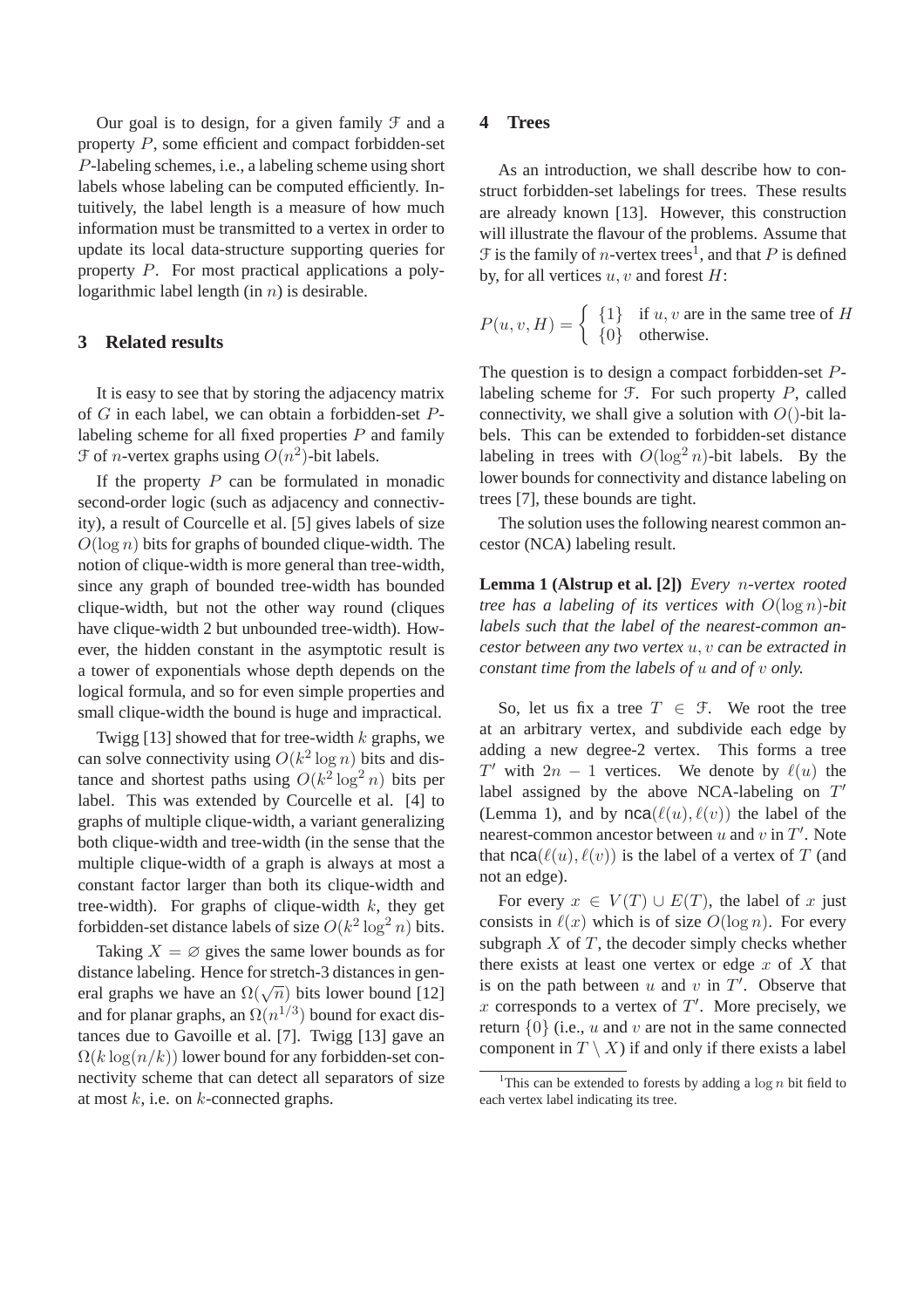$\ell(x)$  of X such that:

$$
nca(\ell(u), \ell(v)) = nca(nca(\ell(u), \ell(v)), \ell(x))
$$
 and  

$$
[\ell(x) = nca(\ell(x), \ell(u)) \text{ or } \ell(x) = nca(\ell(x), \ell(v))].
$$

For distances, we can augment the labels  $\ell(u)$  with labels from a distance labeling scheme for trees, such as the one given by Gavoille et al. [7] with  $O(\log^2 n)$ bits per label. The decoder returns  $d_{G\setminus X}(u, v)$  =  $d_G(u, v)$  if u, v are connected in the forest  $G \setminus X$ , and infinity otherwise.

## **5 Planar graphs**

In this part we ask the same question  $P$ , i.e., connectivity, for the family  $\mathcal F$  of *n*-vertex planar graphs. We aim at solving the problem with optimal  $O(\log n)$ bit labels. To simplify the presentation, we shall give a simple solution for forbidden edge-set for all planar graphs, and then for arbitrary edge/vertex forbiddenset for 3-connected planar graphs, the general case combines NCA-labeling and is more technical.

### 5.1 Connectivity with forbidden edges

The key observation is the following simple fact about planar graphs. Given a planar graph G and an embedding of G in the plane, we construct its dual  $G^*$ by interchanging vertices and faces, and for each edge e of G we have exactly one edge of  $G^*$  between the two faces of G on either side of e.

**Fact 2** *A set of edges is a cut set in* G *iff their corresponding edges in the dual* G<sup>∗</sup> *form a cycle.*

The idea is to associate with each edge  $e$  of  $G$  the coordinates of both endpoints of the corresponding edge in the dual. We then check whether  $X$  encircle u but v. For that, we can count the parity of the number intersection between a segment from  $u$  to  $v$  and all the polygons in  $X$ .

More precisely, we construct a planar graph  $M$  with 4 types of vertices. The graph  $M$  is built from  $G$  and from its dual  $G^*$  (cf. Fig. 1). So we assume that  $G$ and its dual are drawn on the same picture in the usual way (plot a vertex of  $G^*$  in the corresponding face of



**Figure 2. Removing two edges from** G **(dotted line), disconnecting** u **from** v**.**

 $G$ ). The vertices of  $G$  are type-V vertices, and the vertices of  $G^*$  are type-F vertices. We then subdivide each edge of G with a degree-2 vertex (it forms type-E vertices). The type-E vertices are actually the intersection between edges of  $G$  and of  $G^*$ . Finally, the new segments linking type-E vertices to type-F are subdivided into degree-2 vertices, called type-EF vertices.

The graph  $M$  is planar, simple (no loops and multiedges) and has at most  $3|E(G)| + n + f < 12n$  vertices (by Euler's formula  $n + f - e = 2$ ). A result of Schnyder [10] then implies that  $M$  has a Fáry embedding (a straight line drawing) in an  $12n \times 12n$  grid. Then, we associate with each edge  $e$  of  $G$  the coordinates of at most five vertices: the vertices corresponding to the edge  $e$  (the degree-2 vertex of type-E), its two adjacent type-EF vertices, and the next type-F vertices (there are 1 or 2 such vertices since e belongs to one (in which case it is a bridge) or two faces of  $G$ ). See Fig. 2 for an example. The labels contain at most  $10 \log(12n)$  bits.

Given the labels of  $u, v$  and edges in  $X$ , we check that the graph formed by the collection of edges in  $X$ (and their associated 5 points) contains a cycle separating  $u, v$ , i.e.  $u, v$  lie on different faces. This can be done in time polynomial in  $|X|$  using the planar point location scheme of Arya et al. [3].

#### 5.2 Connectivity with forbidden vertices

Let  $G_0$  be any 3-connected planar graphs with  $n_0$ vertices, and let  $X_0 \subseteq V(G_0) \cup E(G_0)$  be any forbidden set containing a mixture of vertices and edges. Observe that removing an edge of  $G_0$  is equivalent in removing a node the graph  $G$  obtained from  $G_0$  by subdividing every edge by adding a degree-2 vertex.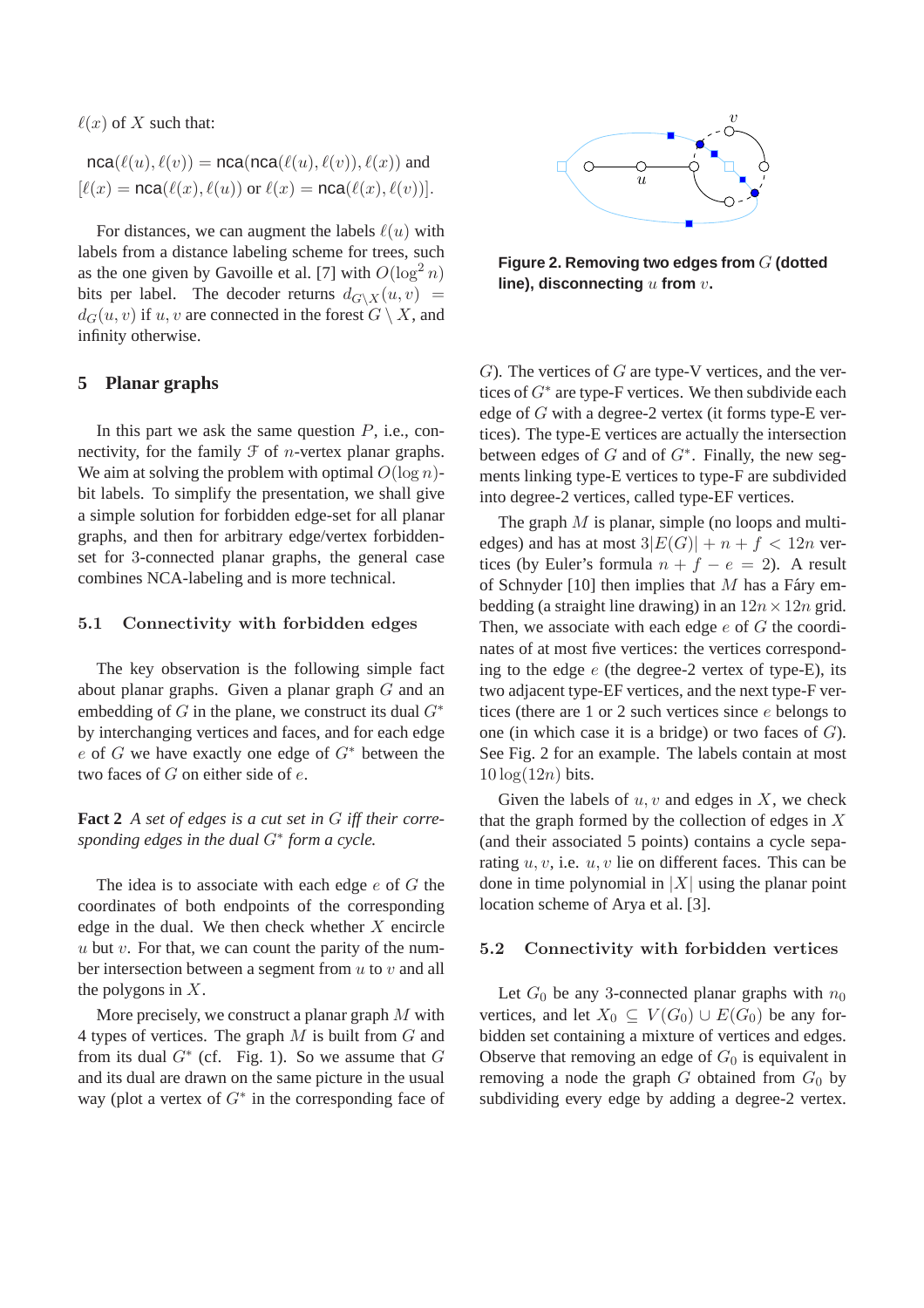

Figure 1. (a) a planar graph  $G$ ; (b)  $G$  and its dual  $G^*$  (with loops and multi-edges); (c) the simple **planar graph** M **and its four types of vertices.**

Therefore we shall assume that the input graph is a planar graph G with  $n = O(n_0)$  vertices, and that  $X \subset V(G)$ .

We construct from  $G$  a planar graph  $M$ , which is similar in spirit to the dual  $G^*$ . For a face f, denote by border $(f)$  the sequence of vertices encountered by traversing the border of  $f$ . (If a face  $f$  contains a cut vertex u, then u appears twice in border(f), and for a tree border $(f)$  is an Euler tour.)

For each face f, we add a vertex in f (as in  $G^*$ ) and add an edge between this vertex and each vertex in  $border(f)$  (with corresponding multiplicity). Each of these new edges is subdivided with a degree-2 vertex to ensure that the resulting graph is simple.

The graph  $M$  is planar and triangulated (each face is a triangle). It has at most  $2n_0 + e_0 + f_0$  vertices where  $e_0$  and  $f_0$  are the number of edges and faces of any embedding of  $G_0$ . By Euler's formula  $n_0+f_0 = 2+e_0$ , and thus  $|V(M)| = n_0 + 2e_0 + 2 \leq n + 2(3n_0 - 6) +$  $2 < 7n_0$ . A result of Schnyder [10] implies that M has a straight-line embedding in a grid of size  $7n_0 \times 7n_0$ .

Ignoring the degree-2 vertices used to subdivide edges between f and border(f), there are two other kinds of vertices in  $M$ : the original vertices of  $G$  and the face vertices.

Let us define now the following labeling problem, called *common-face labeling*: label the vertices of M such that given the label of any two non-face vertices  $u, v$ , return the set  $F(u, v)$  of coordinates of the face-vertices that are connected (at distance 2 via the degree-2 vertices) to both  $u$  and  $v$ , and also the connecting degree-2 vertices. Due to the structure of M, each set  $F(u, v)$  is either empty,  $\{(x, y)\}\)$ , or  $\{(x, y), (x', y')\}$  depending whether u and v lie on 0, 1, or 2 faces of  $G'$  because  $G$  was 3-connected.

Let us assume that the common-face labeling can be solved with  $O(\log n)$ -bit labels (we show later how to do this), and let  $K_u$  be the label of such a scheme given to a vertex  $u$ .

For every vertex u of M, denote by  $p(u) \in \mathbb{R}^2$  its grid coordinates in  $M$ . Given two points  $a$  and  $b$  of  $\mathbb{R}^2$ , denote by  $[a, b]$  the segment (straight-line edge) in  $\mathbb{R}^2$  between a and b.

We label each  $u \in V(G)$  by the pair  $(p(u), K_u)$ . Given a set X of vertices, define the *barrier* bar(X) of X as the set of points  $\{p(u) | u \in X\}$  plus the subset of edges  $(u, f)$  of M such that  $\exists v \in X$  and a face  $f \in M$  such that  $u, v$  share f, i.e.

$$
bar(X) = \left(\bigcup_{u \in X} p(u)\right) \cup \left(\bigcup_{\substack{u,v \in X \\ q \in F(u,v)}} [p(u), q] \cup [q, p(v)]\right)
$$

We can then use the following fact, which is similar to the cycle-cut duality:

**Fact 3** *For a set of vertices*  $X \subset V(G)$ *, vertices* u *and* v are in the same connected component of  $G \setminus X$ *if and only if the points*  $p(u)$  *and*  $p(v)$  *are in the same connected component of*  $\mathbb{R}^2 \setminus \text{bar}(X)$ *.* 

Clearly, given the set of labels of all the vertices of X, one can compute  $bar(X)$ , in particular by the use of sub-labels  $K_u$ . This computation takes a time polynomial in |X|. The test " $u, v$  are in the same component of  $\mathbb{R}^2 \setminus \text{bar}(X)$ ", once  $\text{bar}(X)$  is determined, can be also done in polynomial time in  $|X|$ .